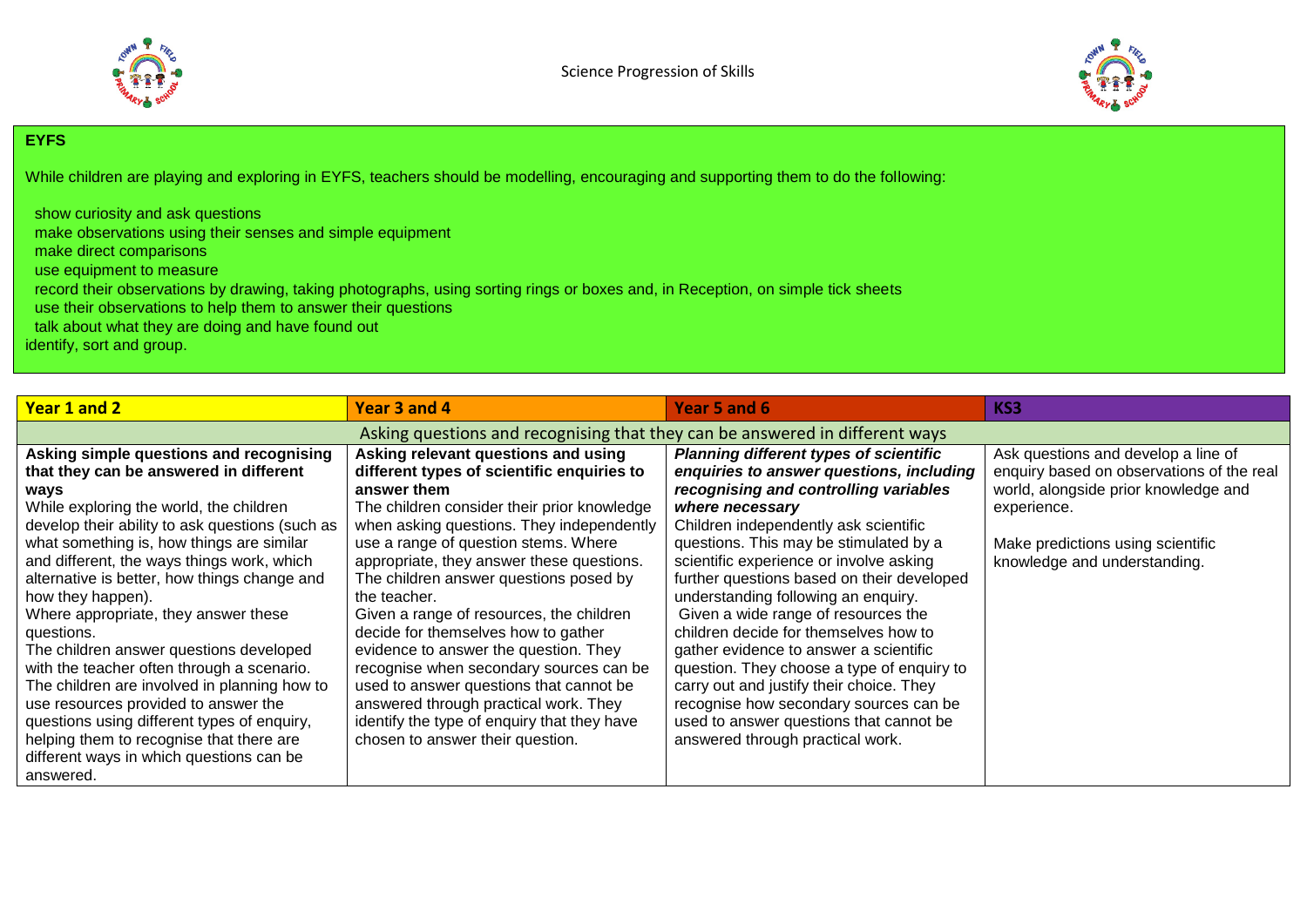| Year 1 and 2                                                                                                                                                                                                                                                                                                                                                                                                                              | Year 3 and 4                                                                                                                                                                                                                                                                                                                                                                                                                 | Year 5 and 6                                                                                                                                                                                                                                                                                                                                                                                                                                                                                                                                                                                                                                                                      | KS3                                                                                                                                                                                                                                                                                                                                                 |  |
|-------------------------------------------------------------------------------------------------------------------------------------------------------------------------------------------------------------------------------------------------------------------------------------------------------------------------------------------------------------------------------------------------------------------------------------------|------------------------------------------------------------------------------------------------------------------------------------------------------------------------------------------------------------------------------------------------------------------------------------------------------------------------------------------------------------------------------------------------------------------------------|-----------------------------------------------------------------------------------------------------------------------------------------------------------------------------------------------------------------------------------------------------------------------------------------------------------------------------------------------------------------------------------------------------------------------------------------------------------------------------------------------------------------------------------------------------------------------------------------------------------------------------------------------------------------------------------|-----------------------------------------------------------------------------------------------------------------------------------------------------------------------------------------------------------------------------------------------------------------------------------------------------------------------------------------------------|--|
| Making observations and taking measurements                                                                                                                                                                                                                                                                                                                                                                                               |                                                                                                                                                                                                                                                                                                                                                                                                                              |                                                                                                                                                                                                                                                                                                                                                                                                                                                                                                                                                                                                                                                                                   |                                                                                                                                                                                                                                                                                                                                                     |  |
| Observing closely, using simple<br>equipment<br>Children explore the world around them.<br>They make careful observations to<br>support identification, comparison and<br>noticing change. They use appropriate<br>senses, aided by equipment such as<br>magnifying glasses or digital<br>microscopes, to make their<br>observations.<br>They begin to take measurements,<br>initially by comparisons, then using non-<br>standard units. | <b>Making systematic and careful</b><br>observations and, where appropriate,<br>taking accurate measurements using<br>standard units, using a range of<br>equipment, including thermometers and<br>data loggers<br>The children make systematic and careful<br>observations.<br>They use a range of equipment for<br>measuring length, time, temperature and<br>capacity. They use standard units for their<br>measurements. | Taking measurements, using a range of<br>scientific equipment, with increasing<br>accuracy and precision, taking repeat<br>readings when appropriate<br>The children select measuring equipment to<br>give the most precise results e.g. ruler, tape<br>measure or trundle wheel, force meter with<br>a suitable scale.<br>During an enquiry, they make decisions e.g.<br>whether they need to: take repeat readings<br>(fair testing); increase the sample size<br>(pattern seeking); adjust the observation<br>period and frequency (observing over time);<br>or check further secondary sources<br>(researching); in order to get accurate data<br>(closer to the true value). | Make and record observations and<br>measurements using a range of methods<br>for different investigations; and evaluate<br>the reliability of methods and suggest<br>possible improvements.<br>Understand and use SI units and IUPAC<br>(International Union of Pure and Applied<br>Chemistry) chemical nomenclature.<br>Apply sampling techniques. |  |

| Year 1 and 2                                                                                                                                                                                                                                                                                                                                                                                                                                                                                                                                                                                                                                                    | Year 3 and 4                                                                                                                                                                                                                                                                                                                                                                                 | Year 5 and 6                                                                                                                                                                                                                                                                                                                                                                                                                                                                                              | KS3                                                                                                                                                                                                                                                                                                                                                                    |  |
|-----------------------------------------------------------------------------------------------------------------------------------------------------------------------------------------------------------------------------------------------------------------------------------------------------------------------------------------------------------------------------------------------------------------------------------------------------------------------------------------------------------------------------------------------------------------------------------------------------------------------------------------------------------------|----------------------------------------------------------------------------------------------------------------------------------------------------------------------------------------------------------------------------------------------------------------------------------------------------------------------------------------------------------------------------------------------|-----------------------------------------------------------------------------------------------------------------------------------------------------------------------------------------------------------------------------------------------------------------------------------------------------------------------------------------------------------------------------------------------------------------------------------------------------------------------------------------------------------|------------------------------------------------------------------------------------------------------------------------------------------------------------------------------------------------------------------------------------------------------------------------------------------------------------------------------------------------------------------------|--|
| Engaging in practical enguiry to answer questions                                                                                                                                                                                                                                                                                                                                                                                                                                                                                                                                                                                                               |                                                                                                                                                                                                                                                                                                                                                                                              |                                                                                                                                                                                                                                                                                                                                                                                                                                                                                                           |                                                                                                                                                                                                                                                                                                                                                                        |  |
| <b>Performing simple tests</b><br>The children use practical resources<br>provided to gather evidence to answer<br>questions generated by themselves or<br>the teacher. They carry out: tests to<br>classify; comparative tests; pattern<br>seeking enquiries; and make<br>observations over time.<br>Identifying and classifying<br>Children use their observations and<br>testing things. They sort and group<br>these things, identifying their own<br>criteria for sorting.<br>They use simple secondary sources<br>(such as identification sheets) to name<br>living things. They describe the<br>characteristics they used to identify a<br>living thing. | Setting up simple practical enquiries,<br>comparative and fair tests<br>The children select from a range of practical<br>resources to gather evidence to answer<br>questions generated by themselves or the<br>teacher.<br>They follow their plan to carry out:<br>observations and tests to classify;<br>comparative and simple fair tests;<br>observations over time; and pattern seeking. | <b>Planning different types of scientific</b><br>enquiries to answer questions, including<br>recognising and controlling variables<br>where necessary<br>The children select from a range of practical<br>resources to gather evidence to answer<br>their questions. They carry out fair tests,<br>recognising and controlling variables. They<br>decide what observations or measurements<br>to make over time and for how long. They<br>look for patterns and relationships using a<br>suitable sample. | Select, plan and carry out the most<br>appropriate types of scientific enquiries to<br>test predictions, including identifying<br>independent, dependent and control<br>variables, where appropriate.<br>Use appropriate techniques, apparatus,<br>and materials during fieldwork and<br>laboratory work, paying attention to health<br>and safety.<br>Evaluate risks. |  |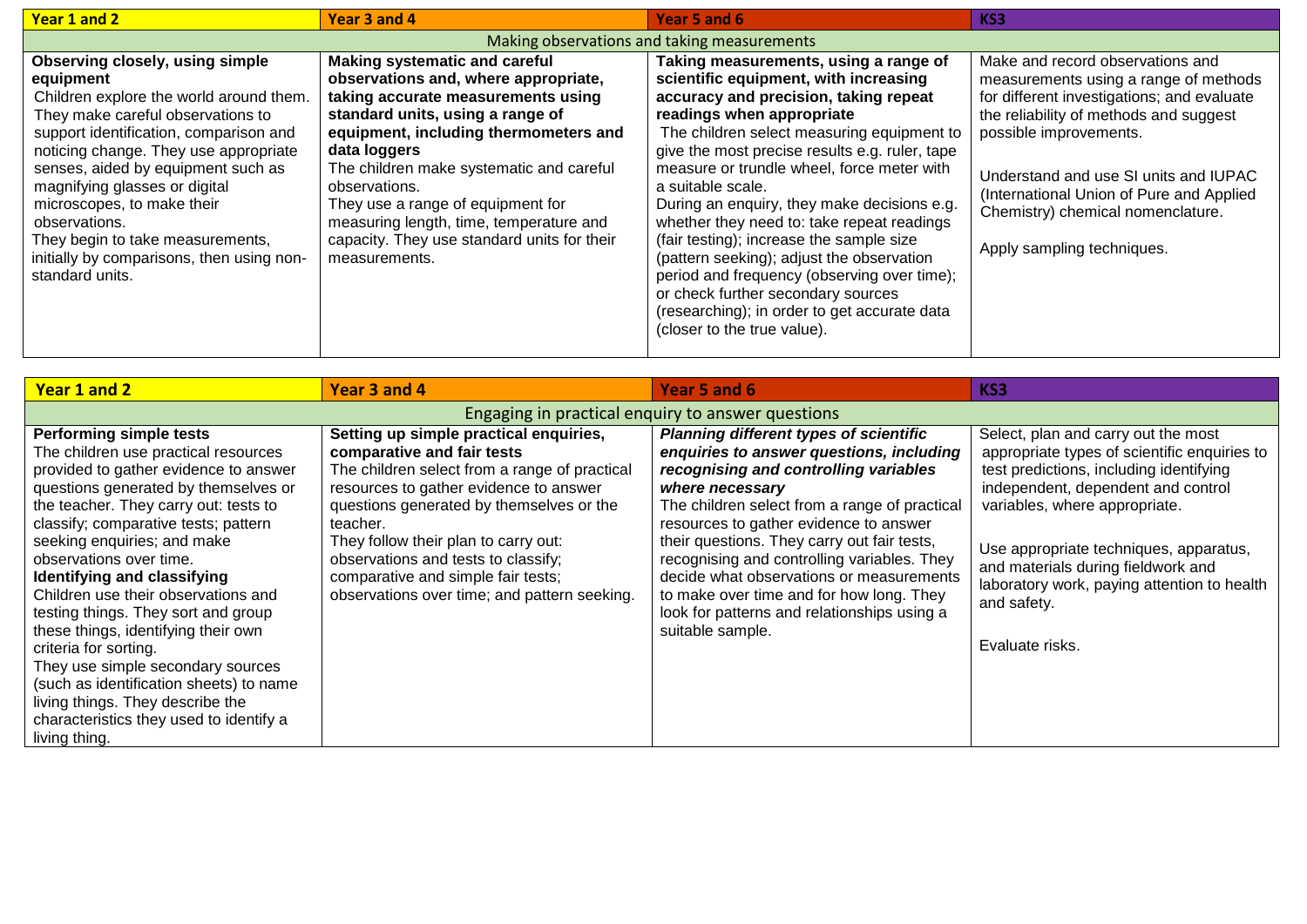| Year 1 and 2                                                                                                                                                                                                                                                                                                                                                                    | Year 3 and 4                                                                                                                                                                                                                                                                                                                                                                                                                                                                                                                                                                                                                                                                                                                                                                                      | Year 5 and 6                                                                                                                                                                                                                                                                                                                                                                                                                                                                                                                                                                                                                                                                                                                                 | KS3                                                                                                                                                                                                                                                                                                             |  |  |
|---------------------------------------------------------------------------------------------------------------------------------------------------------------------------------------------------------------------------------------------------------------------------------------------------------------------------------------------------------------------------------|---------------------------------------------------------------------------------------------------------------------------------------------------------------------------------------------------------------------------------------------------------------------------------------------------------------------------------------------------------------------------------------------------------------------------------------------------------------------------------------------------------------------------------------------------------------------------------------------------------------------------------------------------------------------------------------------------------------------------------------------------------------------------------------------------|----------------------------------------------------------------------------------------------------------------------------------------------------------------------------------------------------------------------------------------------------------------------------------------------------------------------------------------------------------------------------------------------------------------------------------------------------------------------------------------------------------------------------------------------------------------------------------------------------------------------------------------------------------------------------------------------------------------------------------------------|-----------------------------------------------------------------------------------------------------------------------------------------------------------------------------------------------------------------------------------------------------------------------------------------------------------------|--|--|
| Recording and presenting evidence                                                                                                                                                                                                                                                                                                                                               |                                                                                                                                                                                                                                                                                                                                                                                                                                                                                                                                                                                                                                                                                                                                                                                                   |                                                                                                                                                                                                                                                                                                                                                                                                                                                                                                                                                                                                                                                                                                                                              |                                                                                                                                                                                                                                                                                                                 |  |  |
| Gathering and recording data to help<br>in answering questions<br>The children record their observations<br>e.g. using photographs, videos,<br>drawings, labelled diagrams or in<br>writing.<br>They record their measurements e.g.<br>using prepared tables, pictograms, tally<br>charts and block graphs.<br>They classify using simple prepared<br>tables and sorting rings. | Gathering, recording, classifying and<br>presenting data in a variety of ways to help<br>in answering questions<br>Recording findings using simple scientific<br>language, drawings, labelled diagrams,<br>keys, bar charts, and tables<br>The children sometimes decide how to record<br>and present evidence. They record their<br>observation e.g. using photographs, videos,<br>pictures, labelled diagrams or writing. They<br>record their measurements e.g. using tables,<br>tally charts and bar charts (given templates, if<br>required, to which they can add headings).<br>They record classifications e.g. using tables,<br>Venn diagrams, Carroll diagrams.<br>Children are supported to present the<br>same data in different ways in order to help<br>with answering the question. | Recording data and results of<br>increasing complexity using scientific<br>diagrams and labels, classification<br>keys, tables, scatter graphs, bar and<br>line graphs<br>The children decide how to record and<br>present evidence. They record<br>observations e.g. using annotated<br>photographs, videos, labelled diagrams,<br>observational drawings, labelled scientific<br>diagrams or writing. They record<br>measurements e.g. using tables, tally<br>charts, bar charts, line graphs and scatter<br>graphs. They record classifications e.g.<br>using tables, Venn diagrams, Carroll<br>diagrams and classification keys.<br>Children present the same data in<br>different ways in order to help with<br>answering the question. | Apply mathematical concepts and<br>calculate results.<br>Present observations and data using<br>appropriate methods, including tables and<br>graphs.<br>Use and derive simple equations and<br>carry out appropriate calculations.<br>Undertake basic data analysis including<br>simple statistical techniques. |  |  |

| Year 1 and 2 | Year 3 and 4                                                                                                                                                                                                                                                                               | Year 5 and 6                                                                                                                                                                                                                                                                                                                                                                                                                                                                                                                | KS3                                                                                                                                                                                                                                                                                                                                      |  |  |
|--------------|--------------------------------------------------------------------------------------------------------------------------------------------------------------------------------------------------------------------------------------------------------------------------------------------|-----------------------------------------------------------------------------------------------------------------------------------------------------------------------------------------------------------------------------------------------------------------------------------------------------------------------------------------------------------------------------------------------------------------------------------------------------------------------------------------------------------------------------|------------------------------------------------------------------------------------------------------------------------------------------------------------------------------------------------------------------------------------------------------------------------------------------------------------------------------------------|--|--|
|              | Evaluating and raising further questions and predictions                                                                                                                                                                                                                                   |                                                                                                                                                                                                                                                                                                                                                                                                                                                                                                                             |                                                                                                                                                                                                                                                                                                                                          |  |  |
|              | Using results to draw simple conclusions,<br>make predictions for new values, suggest<br>improvements and raise further questions<br>• They identify ways in which they<br>adapted their method as they progressed or<br>how they would do it differently if they repeated<br>the enquiry. | <b>Reporting and presenting findings</b><br>from enquiries, including conclusions,<br>causal relationships and explanations<br>of and degree of trust in results, in oral<br>and written forms such as displays and<br>other presentations<br>• They evaluate, for example, the<br>choice of method used, the control of<br>variables, the precision and accuracy of<br>measurements and the credibility of<br>secondary sources used.<br>• They identify any limitations that<br>reduce the trust they have in their data. | Pay attention to objectivity and concern<br>for accuracy, precision, repeatability and<br>reproducibility.<br>Understand that scientific methods and<br>theories develop as earlier explanations<br>are modified to take account of new<br>evidence and ideas, together with the<br>importance of publishing results and<br>peer review. |  |  |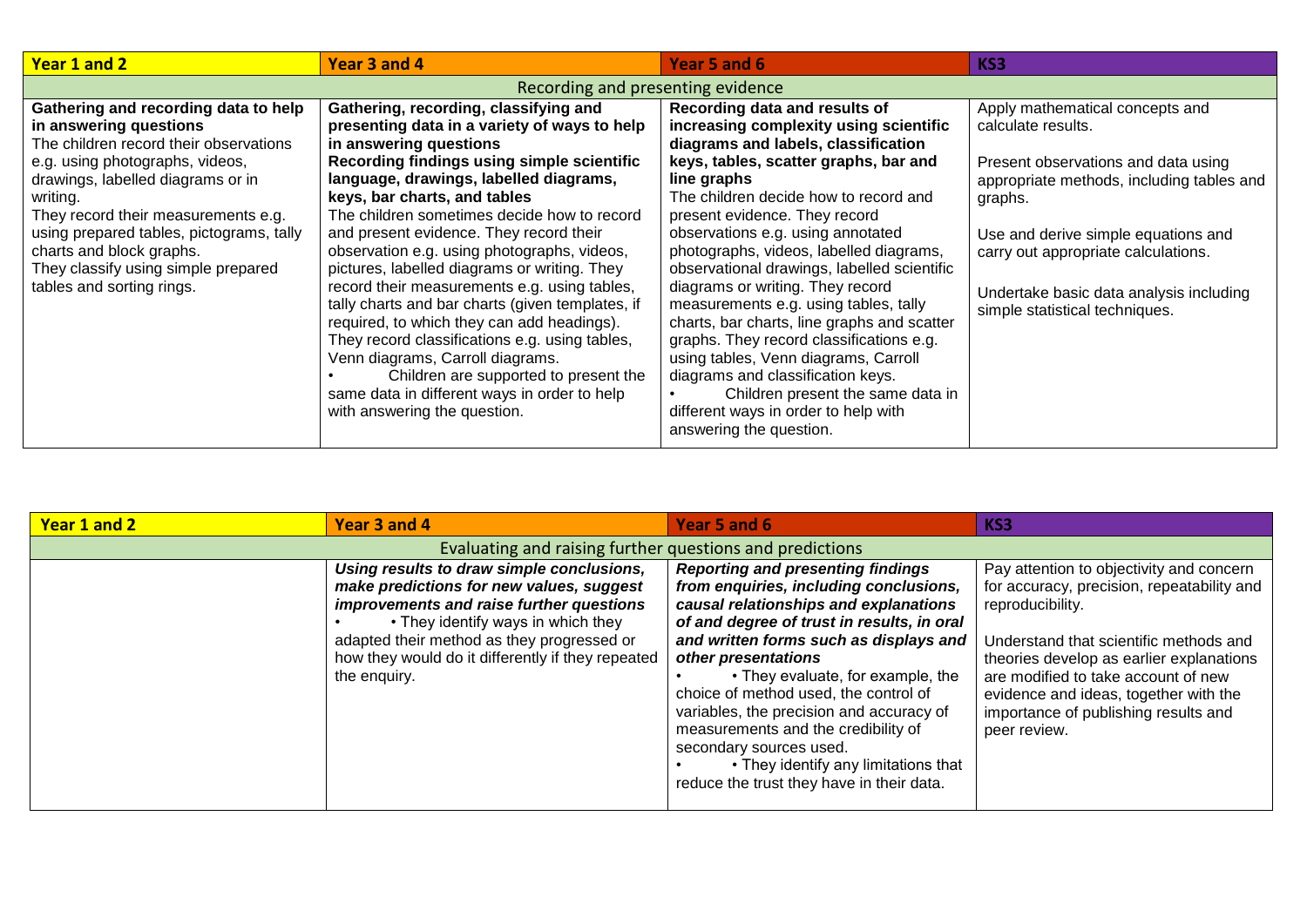| Year 1 and 2                                                                                                                                                                                                                                                                                                                                                                   | Year 3 and 4                                                                                                                                                                                                                                                                                                                                                                                                                                    | Year 5 and 6                                                                                                                                                                                                                                                                                                                                                                                                                                                                                                                                                                                                                                                   | KS3                                                                                                                                         |  |
|--------------------------------------------------------------------------------------------------------------------------------------------------------------------------------------------------------------------------------------------------------------------------------------------------------------------------------------------------------------------------------|-------------------------------------------------------------------------------------------------------------------------------------------------------------------------------------------------------------------------------------------------------------------------------------------------------------------------------------------------------------------------------------------------------------------------------------------------|----------------------------------------------------------------------------------------------------------------------------------------------------------------------------------------------------------------------------------------------------------------------------------------------------------------------------------------------------------------------------------------------------------------------------------------------------------------------------------------------------------------------------------------------------------------------------------------------------------------------------------------------------------------|---------------------------------------------------------------------------------------------------------------------------------------------|--|
| Answering questions and concluding                                                                                                                                                                                                                                                                                                                                             |                                                                                                                                                                                                                                                                                                                                                                                                                                                 |                                                                                                                                                                                                                                                                                                                                                                                                                                                                                                                                                                                                                                                                |                                                                                                                                             |  |
| Using their observations and ideas to<br>suggest answers to questions<br>Children use their experiences of the<br>world around them to suggest<br>appropriate answers to questions. They<br>are supported to relate these to their<br>evidence e.g. observations they have<br>made, measurements they have taken<br>or information they have gained from<br>secondary sources. | Using straightforward scientific evidence<br>to answer questions or to support their<br>findings.<br>Children answer their own and others'<br>questions based on observations they have<br>made, measurements they have taken or<br>information they have gained from secondary<br>sources. The answers are consistent with the<br>evidence.                                                                                                    | Identifying scientific evidence that has<br>been used to support or refute ideas or<br>arguments<br>Children answer their own and others'<br>questions based on observations they have<br>made, measurements they have taken or<br>information they have gained from<br>secondary sources. When doing this, they<br>discuss whether other evidence e.g. from<br>other groups, secondary sources and their<br>scientific understanding, supports or refutes<br>their answer.<br>They talk about how their scientific ideas<br>change due to new evidence that they have<br>gathered.<br>They talk about how new discoveries<br>change scientific understanding. | Interpret observations and data,<br>including identifying patterns and using<br>observations, measurements and data<br>to draw conclusions. |  |
| Using their observations and ideas to<br>suggest answers to questions<br>The children recognise 'biggest and<br>smallest', 'best and worst' etc. from their<br>data.                                                                                                                                                                                                           | Identifying differences, similarities or<br>changes related to simple scientific ideas<br>and processes<br>Children interpret their data to generate<br>simple comparative statements based on<br>their evidence. They begin to identify<br>naturally occurring patterns and causal<br>relationships.                                                                                                                                           | <b>Reporting and presenting findings from</b><br>enquiries, including conclusions, causal<br>relationships and explanations of and<br>degree of trust in results, in oral and<br>written forms such as displays and other<br>presentations<br>In their conclusions, children: identify<br>causal relationships and patterns in the<br>natural world from their evidence; identify<br>results that do not fit the overall pattern;<br>and explain their findings using their subject<br>knowledge.                                                                                                                                                              | Evaluate data, showing awareness of<br>potential sources of random and<br>systematic error.                                                 |  |
|                                                                                                                                                                                                                                                                                                                                                                                | Using results to draw simple conclusions,<br>make predictions for new values, suggest<br>improvements and raise further questions<br>Children use their evidence to suggest values<br>for different items tested using the same<br>method e.g. the distance travelled by a car<br>on an additional surface.<br>Following a scientific experience, the<br>children ask further questions which can be<br>answered by extending the same enquiry. | Using test results to make predictions to<br>set up further comparative and fair tests<br>Children use the scientific knowledge<br>gained from enquiry work to make<br>predictions they can investigate using<br>comparative and fair tests.                                                                                                                                                                                                                                                                                                                                                                                                                   | Identify further questions arising from<br>their results.                                                                                   |  |